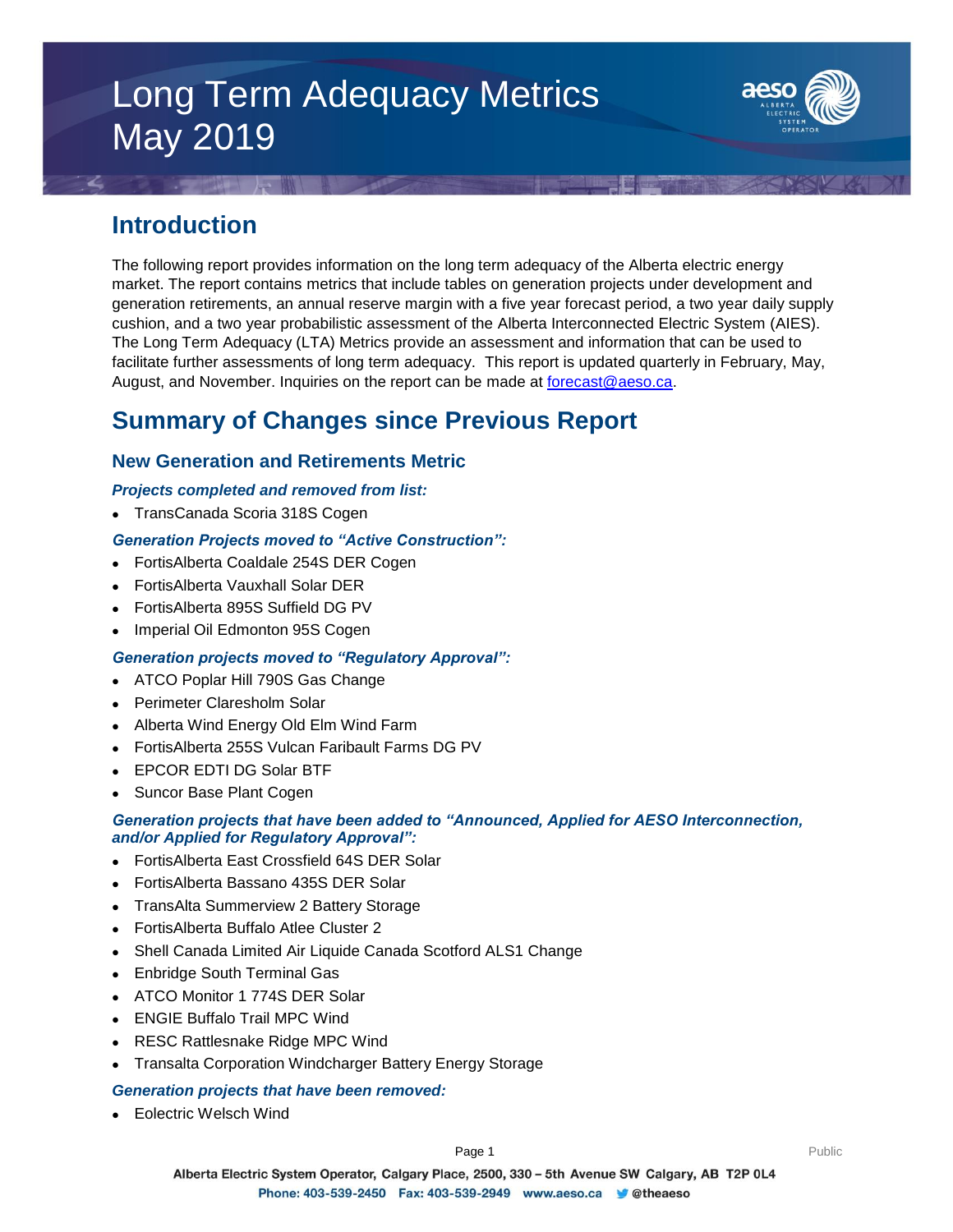

- BluEarth Renewables Burdett DG PV
- Suncor Hand Hills Phase 2
- Suncor Hand Hills Solar
- RESC Forty Mile WAGF
- RESC Oyen Wind Power Project
- FortisAlberta Coaldale 254S DG P/V
- FortisAlberta Coaldale 254S DER Solar 2
- EDF EN Red Rock WAGF
- ENGIE Duchess Solar
- FortisAlberta Hays 421S DER Solar
- Renewable Energy Rattlesnake Wind
- ATCO Monitor DER Solar
- Algonquin Willow Ridge Wind
- TransAlta Ardenville Expansion Wind
- ATCO Vilna 777S DER Solar
- FortisAlberta Bullshead 523S DER Solar 1
- FortisAlberta Bullshead 523S DER Solar 2
- Enterprise Bighorn MPC Wind
- Elemental Energy WD MPC Wind
- ATCO Hanna Solar
- RESC Hilda MPC Wind
- Air Liquide Scotford Gas
- Kirkcaldy MPC Solar
- FortisAlberta Wainwright DER Solar
- FortisAlberta Provost DER Solar
- FortisAlberta Killarney Lake DER Solar

#### *Other changes to generation projects***:**

| <b>Project</b>                      | Change                            |
|-------------------------------------|-----------------------------------|
| Enbridge – WhiteTail Peaking        | New ISD of Oct-2019 from Jul-2019 |
| Three Creeks - Three Creeks Unit 1  | New ISD of Jun-2021 from Jun-2020 |
| Three Creeks - Three Creeks Unit 2  | New ISD of Jun-2021 from Jun-2020 |
| Three Creeks – Three Creeks Unit 3  | New ISD of Jun-2021 from Jun-2020 |
| Imperial Oil - Aspen SAGD Project   | New ISD of Mar-2021 from Jul-2019 |
| FortisAlberta – 895S Suffield DG PV | New ISD of Oct-2019 from Jun-2019 |
| Fortis Alberta - 421S Hays DG PV    | New ISD of Oct-2019 from Jun-2019 |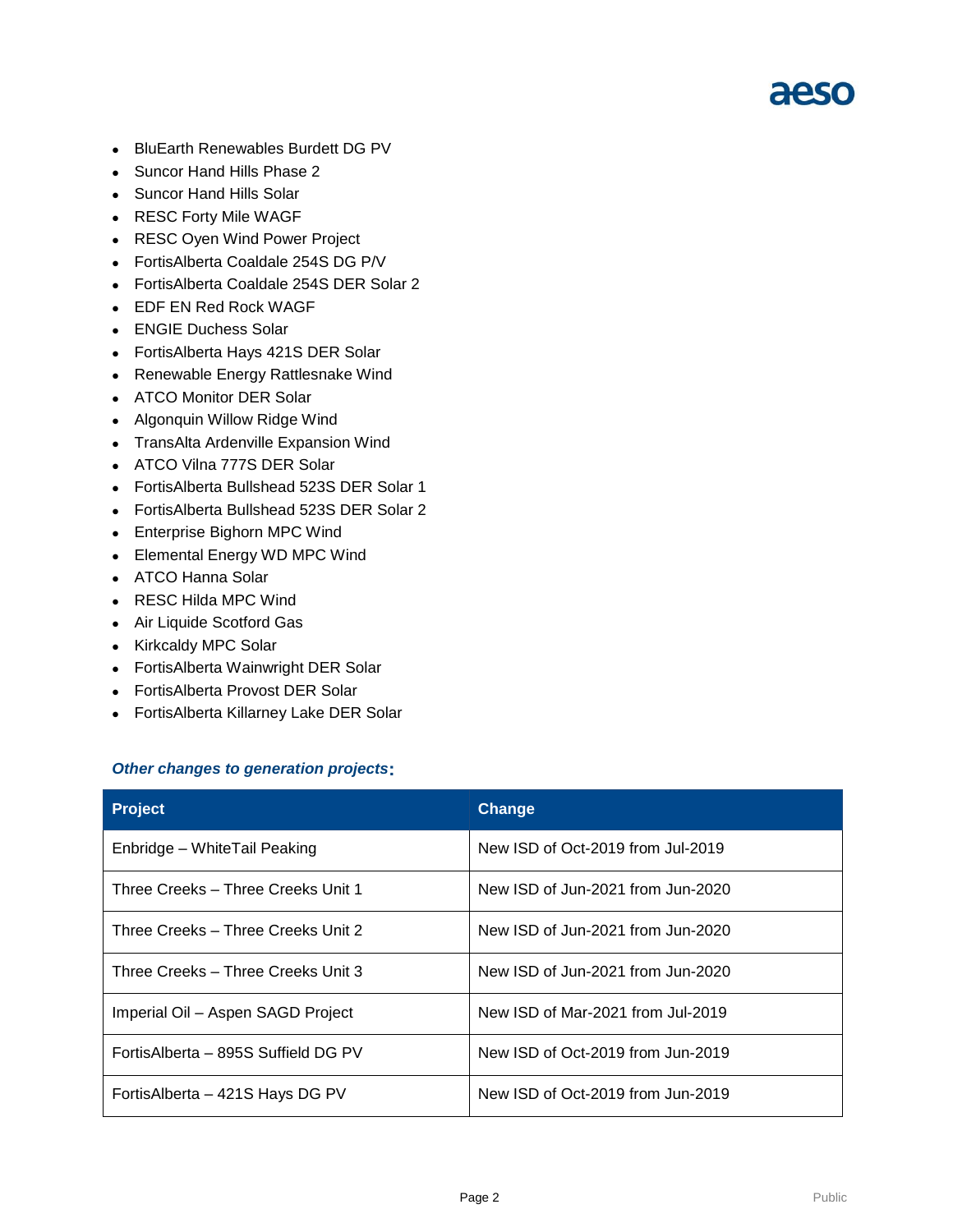# aeso

| Fortis Alberta - 275S Jenner Solar DER         | New ISD of Nov-2020 from Jun-2019 |
|------------------------------------------------|-----------------------------------|
| Fortis Alberta - Buffalo Atlee Cluster 1 WAGF  | New ISD of Dec-2020 from Mar-2019 |
| NaturEner - Buffalo Trail WAGF                 | New ISD of Jul-2022 from Sep-2019 |
| NaturEner - Ross Creek WAGF                    | New ISD of Jul-2022 from Sep-2019 |
| FortisAlberta - Spring Coulee 385S Solar DG    | New ISD of Aug-2019 from Apr-2019 |
| BowArk Energy - Drywood Gas Generator          | New ISD of Oct-2020 from Oct-2019 |
| Fortis Alberta - Enchant 447S DER Solar        | New ISD of Oct-2019 from Aug-2019 |
| Fortis Alberta - Krafte 257S Hull DER Solar    | New ISD of Oct-2019 from Jul-2019 |
| Fortis Alberta - Buffalo Atlee Cluster 3 WAGF  | New ISD of Dec-2020 from Mar-2019 |
| TransAlta - Cowley Ridge 1 Wind                | New ISD of Dec-2019 from Apr-2019 |
| TransAlta - Garden Plain Wind                  | New ISD of Jun-2020 from Feb-2020 |
| FortisAlberta - Vauxhall Solar DER             | New ISD of Sep-2019 from Jun-2019 |
| FortisAlberta - Bassano DER Solar              | New ISD of Dec-2019 from Jan-2019 |
| Pattern Development - Lanfine South Wind       | New ISD of Sep-2022 from Sep-2020 |
| Chiniki - Solar                                | New ISD of Nov-2020 from Dec-2018 |
| FortisAlberta - Coaldale Cogen DER             | New ISD of Aug-2019 from Apr-2019 |
| FortisAlberta - Willesdengreen DER Gas Turbine | New ISD of Sep-2019 from Nov-2018 |
| FortisAlberta - Taber 83S DER Solar            | New ISD of May-2020 from May-2019 |
| FortisAlberta - Taber 83S DER Solar            | New ISD of May-2020 from May-2019 |
| Fortis Alberta - Blackfalds 198S Gas 1         | New ISD of Jul-2019 from Mar-2019 |
| Fortis Alberta - Blackfalds 198S Gas 2         | New ISD of Jul-2020 from Jul-2019 |
| FortisAlberta - Brooks 121S DER Solar 1        | New ISD of Dec-2020 from Dec-2019 |
| FortisAlberta - Brooks 121S DER Solar 2        | New ISD of Dec-2020 from Dec-2019 |
| FortisAlberta - Innisfail 214S DER Solar       | New ISD of Nov-2019 from Sep-2019 |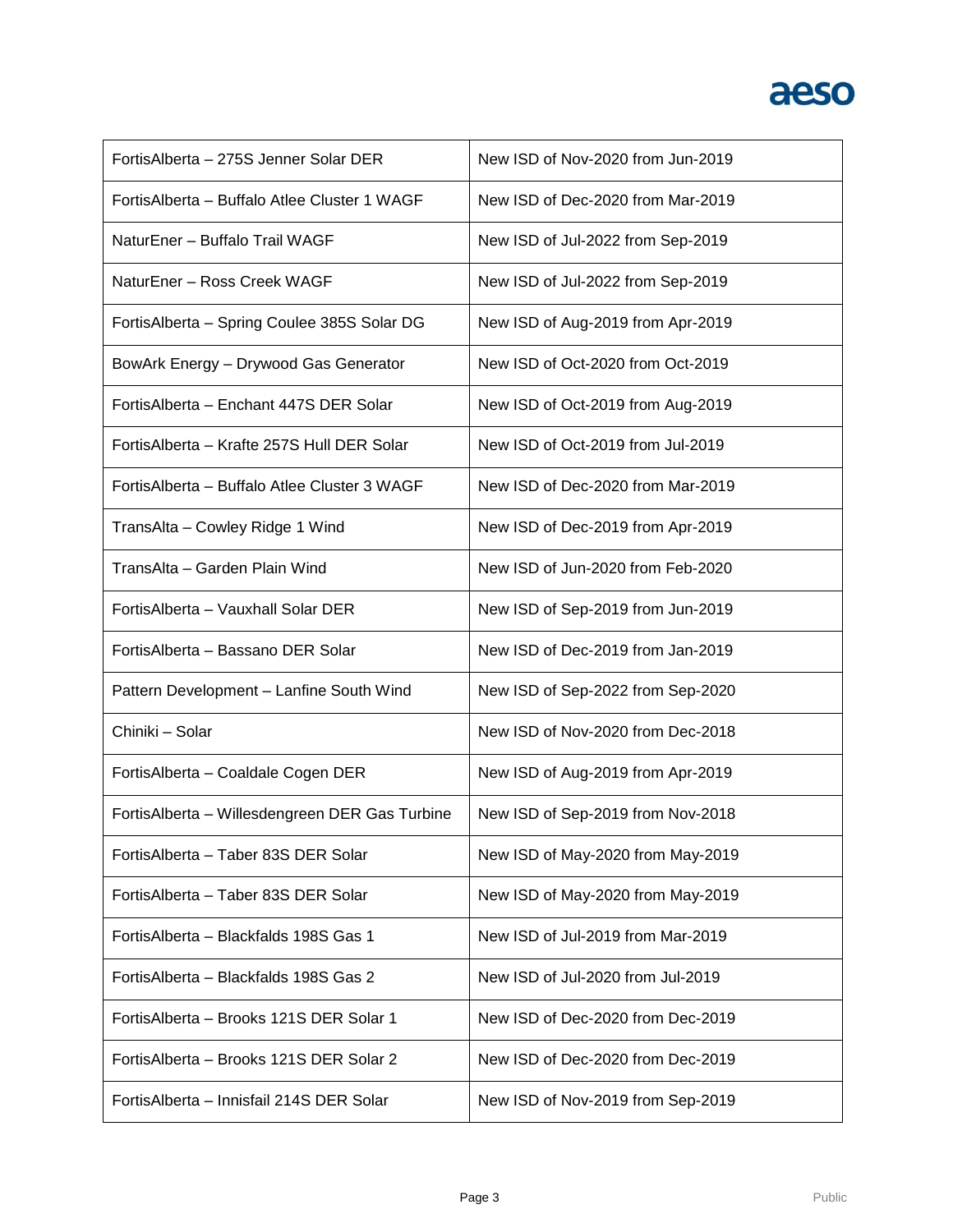

| ACCEL – Morse River Cogen     | New ISD of Dec-2020 from Jun-2020 |
|-------------------------------|-----------------------------------|
| ATCO - Fieldgate 824S DER Gas | New ISD of Sep-2019 from Jul-2019 |

## **Reserve Margin Metric**

The reserve margin has been updated to reflect changes to the project list.

## **Supply Cushion Metric**

The forecast supply cushion has been updated to reflect the new time period.

# **Two Year Probability of Supply Adequacy Shortfall Metric**

New values for the metric have been calculated with Total Energy Not Served equaling 259 MWh. This value is below the 1,600 MWh threshold.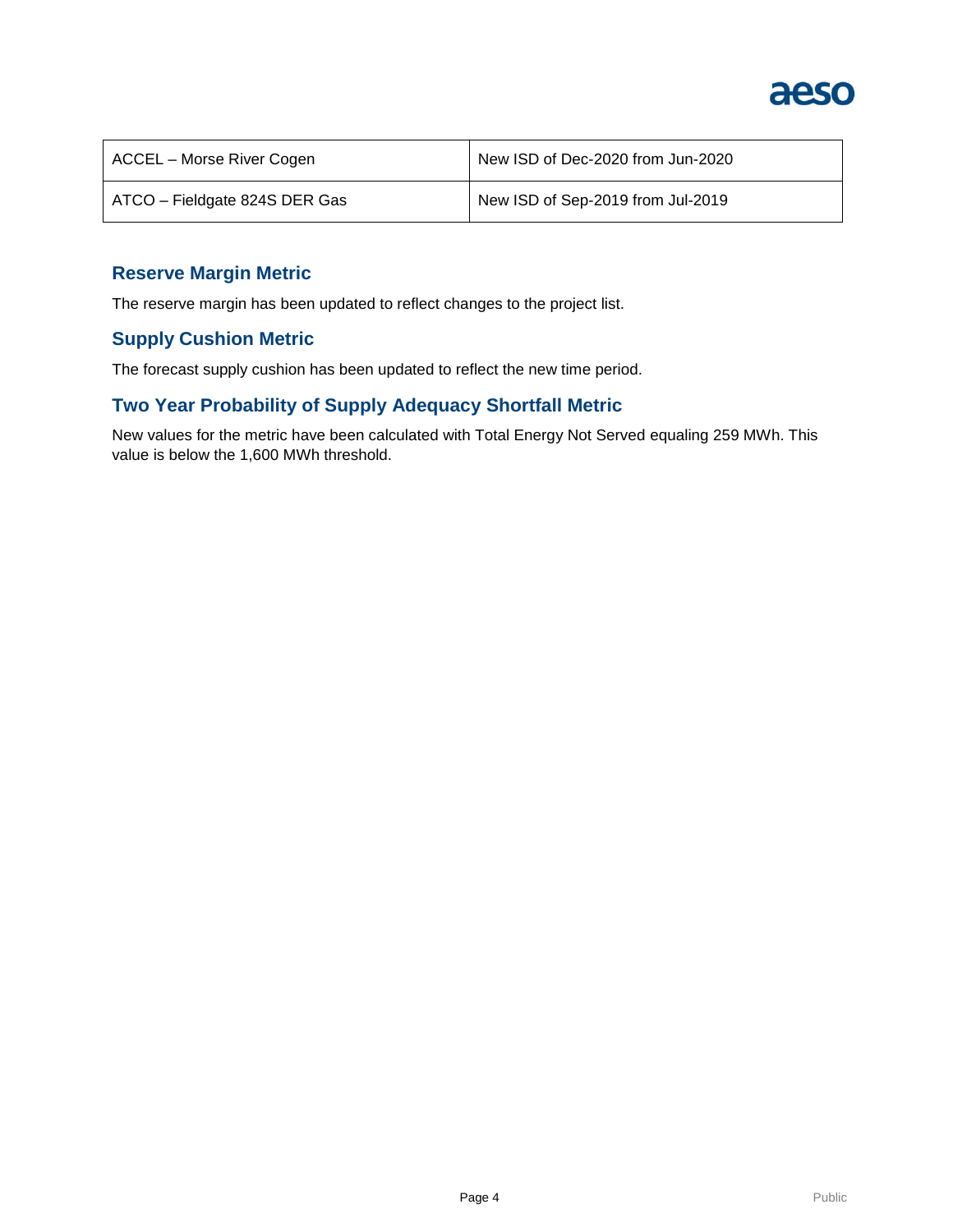

# **New Generation Projects and Retirements Metric**

The New Generation Projects and Retirements Metric is a summary of generation at various stages of development in Alberta and is shown in Tables 1 to 4 below. In Alberta's deregulated electricity market competitive forces determine the location, magnitude and timing of new generation additions. Information on prospective generation additions and retirements provides context for the future market in Alberta. The information is drawn from a variety of public sources and includes new generation, changes to existing generation and the retirement of generating units. Changes in project in-service dates (ISDs) and regulatory stages occur as projects move forward and/or market conditions change. Current information on connection project ISDs can be found in the [AESO Project List](https://www.aeso.ca/grid/connecting-to-the-grid/) and information on power plant applications can be found at the **Alberta Utilities Commission** website.

| Sponsor(s)           | <b>Project Name</b>           | <b>Fuel</b> | <b>Unit</b><br>Capacity* | ISD <sup>*</sup> |
|----------------------|-------------------------------|-------------|--------------------------|------------------|
| FortisAlberta        | Coaldale Cogen DER            | Cogen       | 6                        | Aug-2019         |
| <b>Capital Power</b> | Whitla Wind Power - Phase 1** | Wind        | 202                      | Sep-2019         |
| FortisAlberta        | Vauxhall Solar DER            | Solar       | 22                       | Sep-2019         |
| FortisAlberta        | 895S Suffield DG PV           | Solar       | 22                       | Oct-2019         |
| <b>Imperial Oil</b>  | Edmonton 95S Cogen            | Cogen       | 46.5                     | Nov-2019         |
| <b>Total (MW)</b>    |                               |             | 298.5                    |                  |

#### **Table 1: Generation Projects under Construction**

*\*Unit Capacity – Expected MW capacity; ISD – Estimated in-service date*

*\*\* - Denotes a project that was successful in the first Renewable Electricity Program competition. Companies successful in this round were awarded a Renewable Electricity Support Agreement and receive support through an Indexed Renewable Energy Credit in exchange for the project's renewable attributes.* 

#### **Table 2: Generation Projects with Regulatory Approval**

| Sponsor(s)    | <b>Project Name</b>         | <b>Fuel</b> | <b>Unit</b><br><b>Capacity</b> | <b>ISD</b> |
|---------------|-----------------------------|-------------|--------------------------------|------------|
| FortisAlberta | Stirling 67S DG P/V         | Solar       | 17                             | Mar-2019   |
| FortisAlberta | Warner 344S DER Solar       | Solar       | 10                             | May-2019   |
| <b>ATCO</b>   | Poplar Hill 790S Gas Change | Gas         | 32                             | Jun-2019   |
| FortisAlberta | 498S Tilley DG PV           | Solar       | 22                             | Jun-2019   |
| FortisAlberta | 158S Vauxhall DG PV         | Solar       | 16                             | Jun-2019   |
| Joss Wind     | Jenner WAGF                 | Wind        | 122                            | Jun-2019   |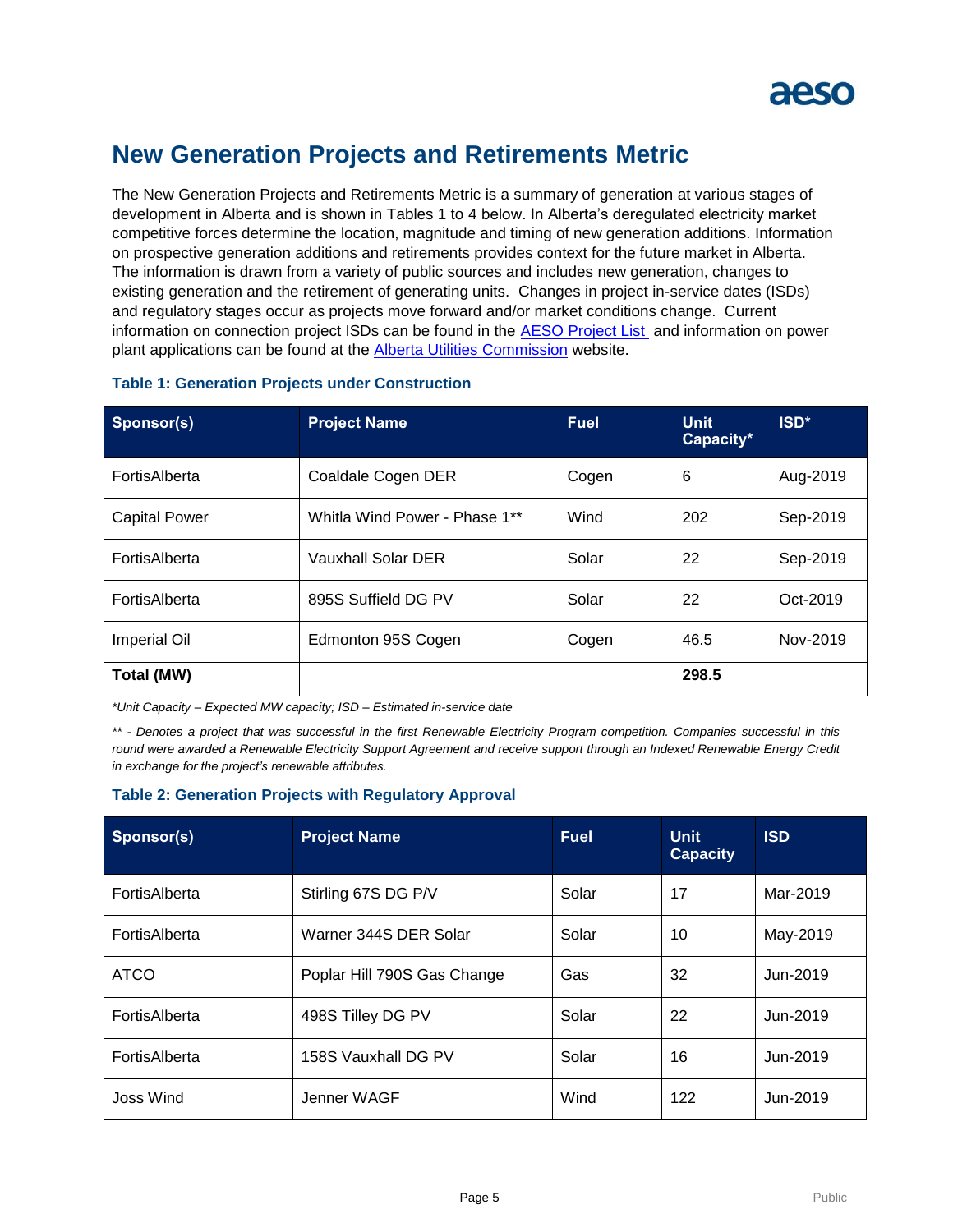

| FortisAlberta              | Blackfalds 198S Gas 1               | Cogen | 6    | Jul-2019 |
|----------------------------|-------------------------------------|-------|------|----------|
| Naturener                  | Wild Rose 1                         | Wind  | 192  | Jul-2019 |
| Naturener                  | Wild Rose 2                         | Wind  | 218  | Jul-2019 |
| FortisAlberta              | Jenner 275S DER                     | Gas   | 23   | Jul-2019 |
| FortisAlberta              | Spring Coulee 385S Solar DG         | Solar | 29   | Aug-2019 |
| Suncor                     | <b>Hand Hills</b>                   | Wind  | 80   | Sep-2019 |
| FortisAlberta              | 421S Hays DG PV                     | Solar | 23   | Oct-2019 |
| FortisAlberta              | Krafte 257S Hull DER Solar          | Solar | 25   | Oct-2019 |
| Enbridge                   | <b>WhiteTail Peaking</b>            | Gas   | 200  | Oct-2019 |
| FortisAlberta              | Enchant 447S DER Solar              | Solar | 74   | Oct-2019 |
| <b>Alberta Wind Energy</b> | Old Elm & Pothole Creek             | Wind  | 60   | Oct-2019 |
| <b>ATCO</b>                | <b>Heartland Generating Station</b> | Gas   | 510  | Nov-2019 |
| <b>EPCOR</b>               | WSI DG Solar                        | Solar | 12   | Nov-2019 |
| Pteragen                   | Peace Butte                         | Wind  | 120  | Dec-2019 |
| <b>Greengate Power</b>     | <b>Wheatland WAGF</b>               | Wind  | 120  | Dec-2019 |
| Inter Pipeline             | <b>Strathcona Cogeneration</b>      | Cogen | 101  | Mar-2020 |
| <b>EDP Renewables</b>      | Sharp Hills Wind**                  | Wind  | 300  | Jun-2020 |
| Perimeter                  | Claresholm Solar                    | Solar | 150  | Jun-2020 |
| FortisAlberta              | 255S Vulcan Faribault Farms P/V     | Solar | 13   | Aug-2020 |
| NextEra                    | Heritage Wind                       | Wind  | 291  | Sep-2020 |
| <b>BluEarth Renewables</b> | Hand Hills Wind Project             | Wind  | 80   | Sep-2020 |
| <b>Capital Power</b>       | Whitla Wind Power - Phase 2         | Wind  | 97.2 | Sep-2020 |
| <b>Alberta Wind Energy</b> | Windy Point WAGF                    | Wind  | 50.4 | Oct-2020 |
| <b>BowArk Energy</b>       | Queenstown Power Plant              | Gas   | 80   | Oct-2020 |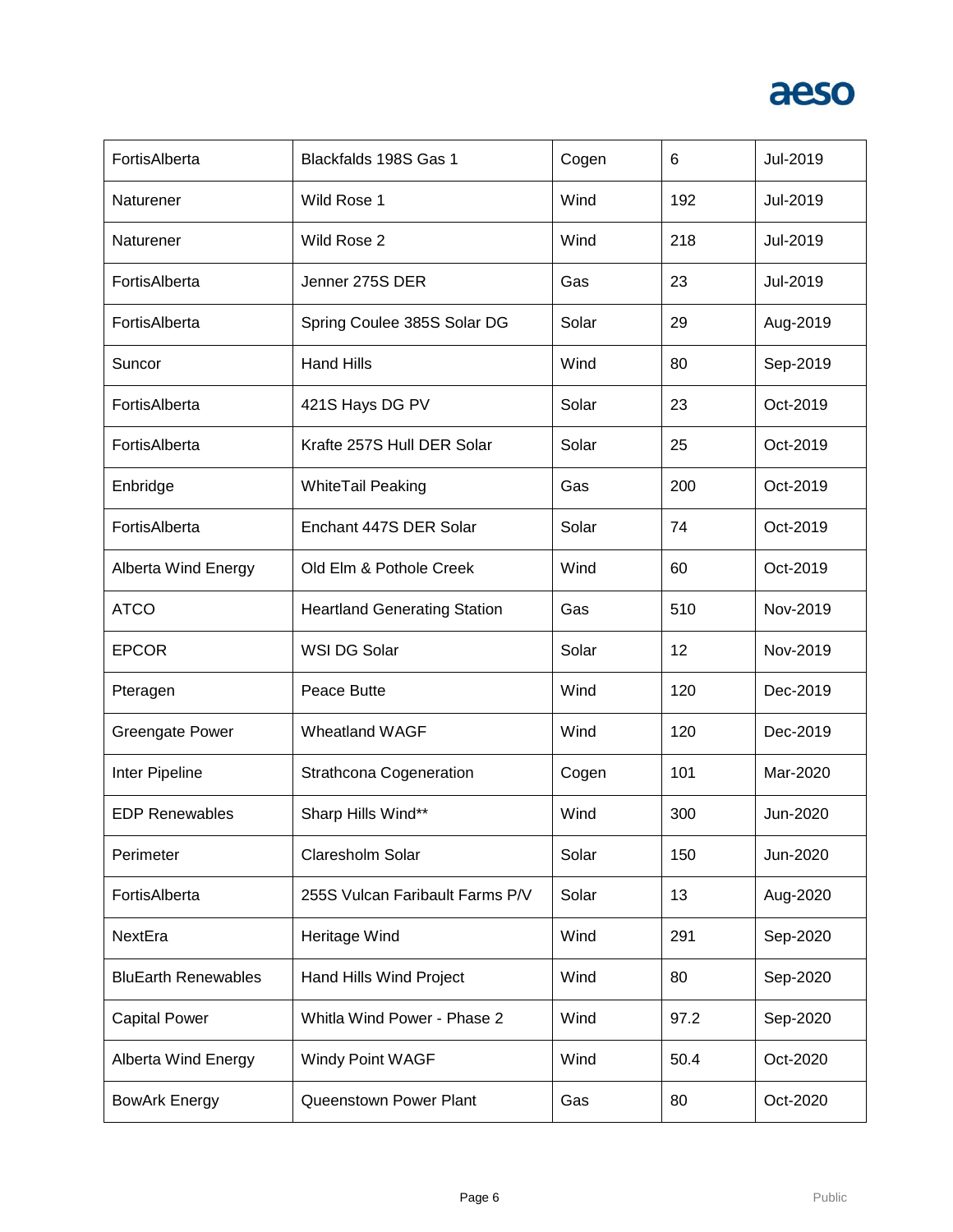

| FortisAlberta            | 275S Jenner Solar DER                | Solar | 23  | Nov-2020   |
|--------------------------|--------------------------------------|-------|-----|------------|
| <b>Maxim Power</b>       | Deerland Peaking                     | Gas   | 186 | Dec-2020   |
| <b>Capital Power</b>     | Halkirk 2                            | Wind  | 150 | Dec-2020   |
| FortisAlberta            | <b>Buffalo Atlee Cluster 1 WAGF</b>  | Wind  | 18  | Dec-2020   |
| FortisAlberta            | <b>Buffalo Atlee Cluster 3 WAGF</b>  | Wind  | 17  | Dec-2020   |
| <b>ENMAX</b>             | Zephyr Wind Farm                     | Wind  | 200 | Dec-2020   |
| E.ON                     | <b>Grizzly Bear</b>                  | Wind  | 120 | Dec-2020   |
| <b>RESC</b>              | McLaughlin WAGF                      | Wind  | 47  | Dec-2020   |
| <b>Three Creeks</b>      | Three Creeks Unit 1                  | Cogen | 230 | Jun-2021   |
| <b>Three Creeks</b>      | Three Creeks Unit 2                  | Cogen | 230 | Jun-2021   |
| <b>Three Creeks</b>      | Three Creeks Unit 3                  | Cogen | 230 | Jun-2021   |
| Suncor                   | Base Plant Cogen                     | Cogen | 815 | Jul-2021   |
| <b>Turning Point Gen</b> | Canyon Creek PHES Storage            | Other | 75  | Aug-2021   |
| Kineticor                | Peace River Power Generator          | Gas   | 98  | Sep-2021   |
| Enmax                    | <b>Calgary Energy Centre Peaking</b> | Gas   | 150 | Dec-2021   |
| <b>Capital Power</b>     | Genesee 4                            | Gas   | 525 | Mar-2022   |
| <b>Capital Power</b>     | Genesee 5                            | Gas   | 525 | Mar-2023   |
| Imperial Oil             | Kearl - Phase 2                      | Cogen | 100 | <b>TBD</b> |
| PetroChina               | MacKay-Phase 1                       | Cogen | 85  | <b>TBD</b> |
| Nexen                    | Long Lake South                      | Cogen | 85  | <b>TBD</b> |
| Imperial Oil             | Kearl - Phase 3                      | Cogen | 35  | <b>TBD</b> |
| City of Calgary          | Bonnybrook Cogen Expansion           | Cogen | 10  | <b>TBD</b> |
| Kronos Solar             | Oyen Solar Park                      | Solar | 10  | <b>TBD</b> |
| C&B Alberta Solar        | <b>Newell Solar Project</b>          | Solar | 13  | <b>TBD</b> |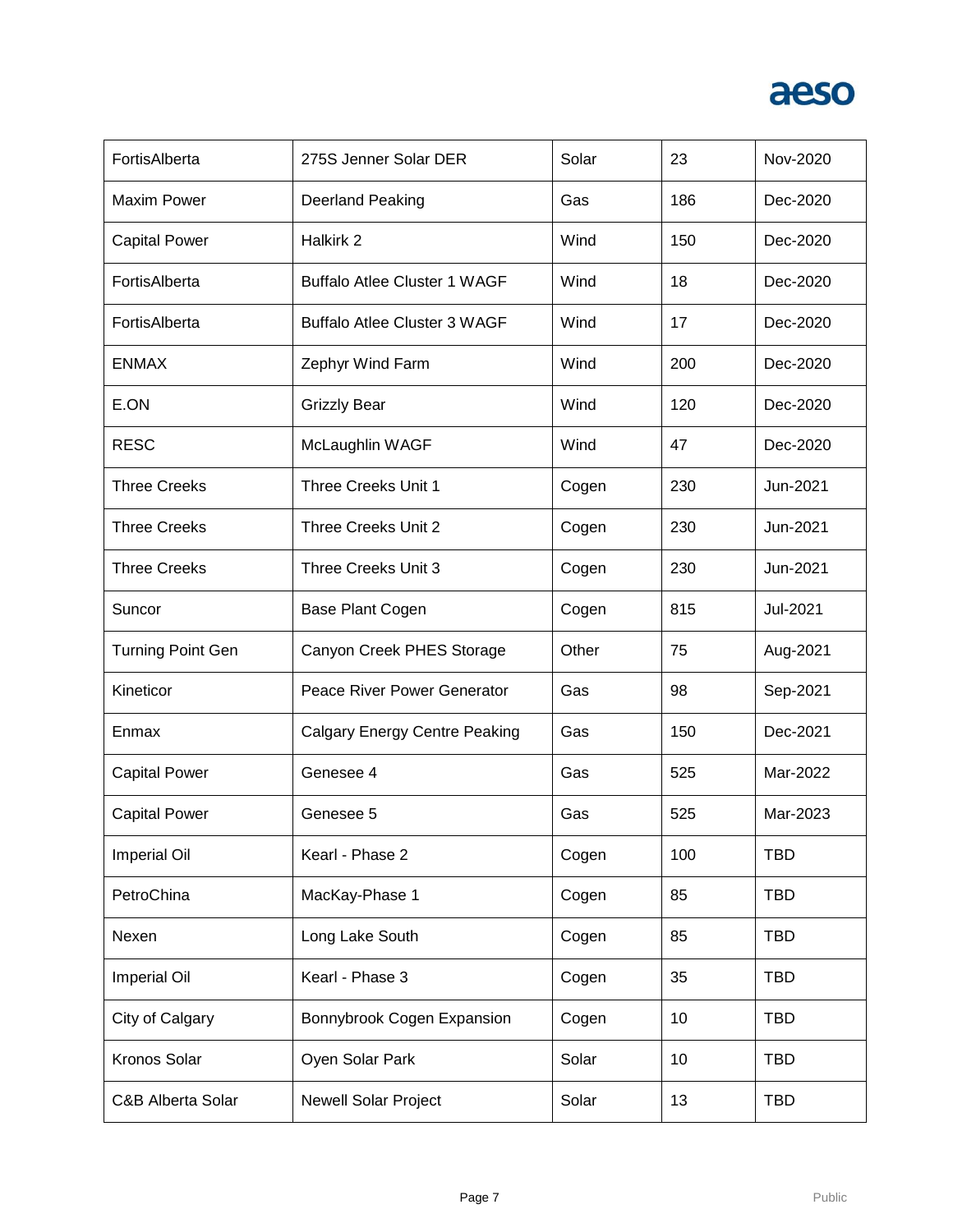

| Solar Krafte               | Wrentham Solar Project            | Solar | 42      | <b>TBD</b> |
|----------------------------|-----------------------------------|-------|---------|------------|
| Enmax                      | Bonnybrook                        | Gas   | 168     | TBD        |
| Maxim Power                | Milner 2 Phase 1                  | Gas   | 260     | TBD        |
| Maxim Power                | Milner 2 Phase 2                  | Gas   | 260     | <b>TBD</b> |
| TransCanada                | Saddlebrook                       | Gas   | 350     | <b>TBD</b> |
| TransAlta                  | Sundance 7                        | Gas   | 850     | <b>TBD</b> |
| Syncrude                   | Mildred Lake (Base Plant)-Phase 1 | Cogen | 85      | <b>TBD</b> |
| NAT <sub>3</sub>           | Jenner DG                         | Gas   | 20      | TBD        |
| <b>BluEarth Renewables</b> | Yellow Lake Solar Project         | Solar | 19      | TBD        |
| Total (MW)                 |                                   |       | 9,104.6 |            |

## **Table 3: Generation Projects that have been Announced, Applied for AESO Connection, and/or Applied for Regulatory Approval**

| Sponsor(s)       | <b>Project Name</b>        | <b>Fuel</b> | <b>Unit</b><br><b>Capacity</b> | <b>ISD</b>   |
|------------------|----------------------------|-------------|--------------------------------|--------------|
| <b>ATCO</b>      | Coronation 773S Solar DG   | Solar       | 10                             | Mar-2019 (A) |
| <b>Joss Wind</b> | Jenner WAGF - Phase 2      | Wind        | 180                            | May-2019 (A) |
| FortisAlberta    | Empress DER Solar          | Solar       | 23                             | May-2019 (A) |
| FortisAlberta    | Provost DER Solar          | Solar       | 23                             | May-2019 (A) |
| FortisAlberta    | Metiskow DER Solar         | Solar       | 23                             | May-2019 (A) |
| FortisAlberta    | <b>Burdett DER Solar 1</b> | Solar       | 8                              | May-2019 (A) |
| FortisAlberta    | <b>Burdett DER Solar 2</b> | Solar       | 16                             | May-2019 (A) |
| FortisAlberta    | Taber DER Solar 1          | Solar       | 12                             | May-2019 (A) |
| FortisAlberta    | Taber DER Solar 2          | Solar       | 22                             | May-2019 (A) |
| FortisAlberta    | Fincastle DER Solar        | Solar       | 20                             | May-2019 (A) |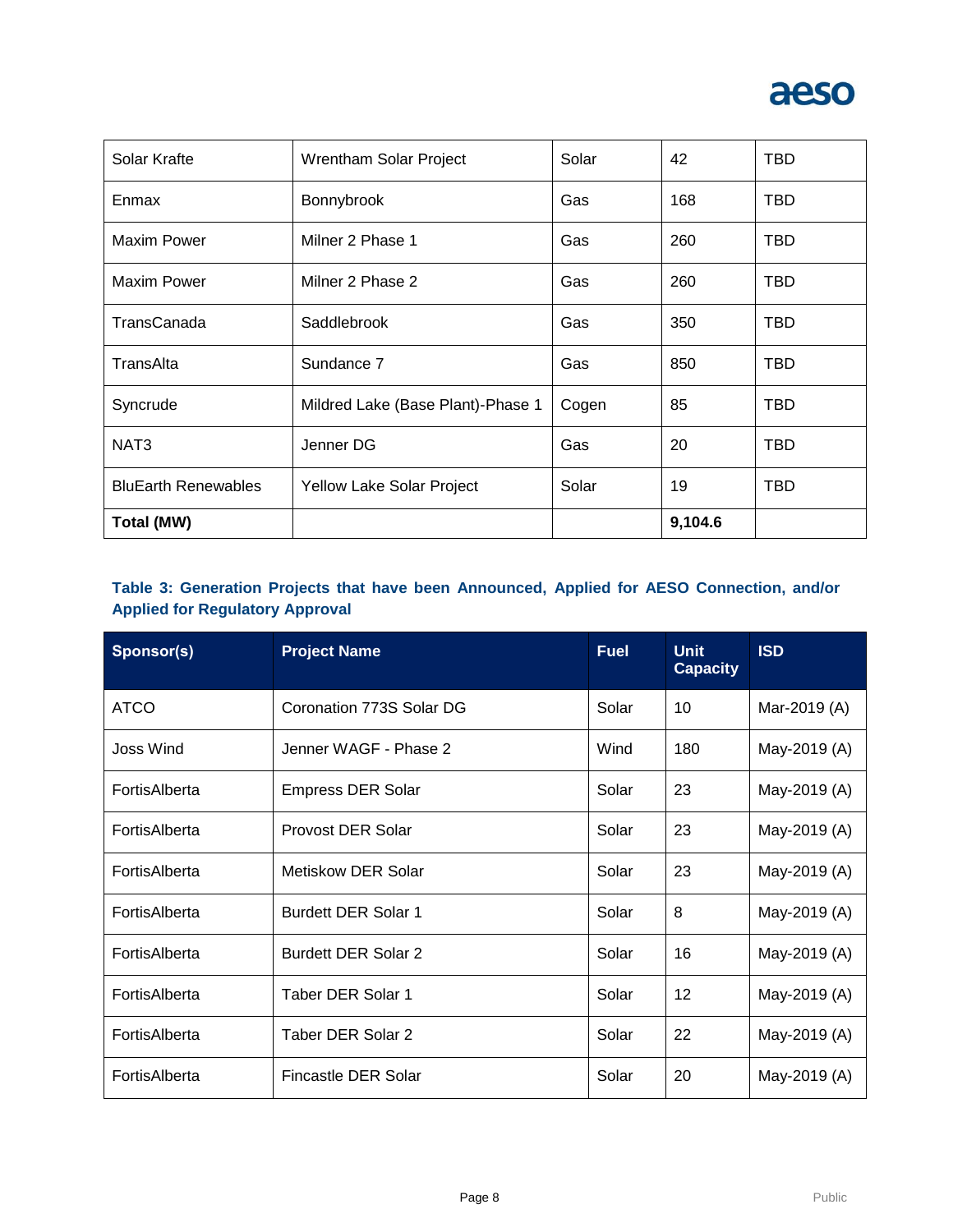

| FortisAlberta          | Killarney DER Solar                     | Solar          | 22   | May-2019 (A) |
|------------------------|-----------------------------------------|----------------|------|--------------|
| <b>ATCO</b>            | Michichi DER Solar                      | Solar          | 75   | May-2019 (A) |
| FortisAlberta          | Empress 394S DER Solar                  | Solar          | 15.6 | May-2019 (A) |
| FortisAlberta          | Namaka DER Solar                        | Solar          | 20   | Jun-2019 (A) |
| FortisAlberta          | Gleichen DG Solar                       | Solar          | 17   | Jun-2019 (A) |
| Enel                   | Castle Rock Ridge - Phase 2**           | Wind           | 31   | Jun-2019 (A) |
| Enel                   | <b>Riverview Wind Farm**</b>            | Wind           | 115  | Jun-2019 (A) |
| Irma                   | Irma Wind Power                         | Wind           | 90   | Jul-2019 (A) |
| <b>Greengate Power</b> | Paintearth Wind Farm                    | Wind           | 150  | Jul-2019 (A) |
| FortisAlberta          | <b>Conrad DER Solar</b>                 | Solar          | 23   | Jul-2019 (A) |
| FortisAlberta          | <b>Brooks DER Solar</b>                 | Solar          | 22   | Aug-2019 (A) |
| FortisAlberta          | Willesdengreen DER Gas Turbine          | Gas            | 10   | Sep-2019 (A) |
| <b>ATCO</b>            | Three Hills 770S DER Solar 1            | Solar          | 25   | Sep-2019 (A) |
| <b>ATCO</b>            | Three Hills 770S DER Solar 2            | Solar          | 25   | Sep-2019 (A) |
| <b>ATCO</b>            | Michichi Creek 802S DER Solar           | Solar          | 25   | Sep-2019 (A) |
| <b>ATCO</b>            | <b>Valleyview Gas</b>                   | Gas            | 32   | Sep-2019 (A) |
| <b>ATCO</b>            | Fieldgate 824S DER Gas                  | Gas            | 18   | Sep-2019 (A) |
| Shell Canada Limited   | Air Liquide Canada Scotford ALS1 Change | Gas            | 10   | Sep-2019 (A) |
| <b>Mustus Energy</b>   | <b>Mustus Energy Biomass</b>            | <b>Biomass</b> | 41   | Sep-2019 (A) |
| <b>RESC</b>            | McLaughlin Phase 2 BTF                  | Solar          | 40   | Sep-2019 (A) |
| Enterprise             | Prosperity WAGF                         | Wind           | 175  | Sep-2019 (A) |
| FortisAlberta          | Namaka 428S DER Solar                   | Solar          | 25   | Sep-2019 (A) |
| EDF EN                 | Hand Hills WAGF                         | Wind           | 200  | Oct-2019 (A) |
| Maxim Power            | Milner Change                           | Gas            | 196  | Oct-2019 (A) |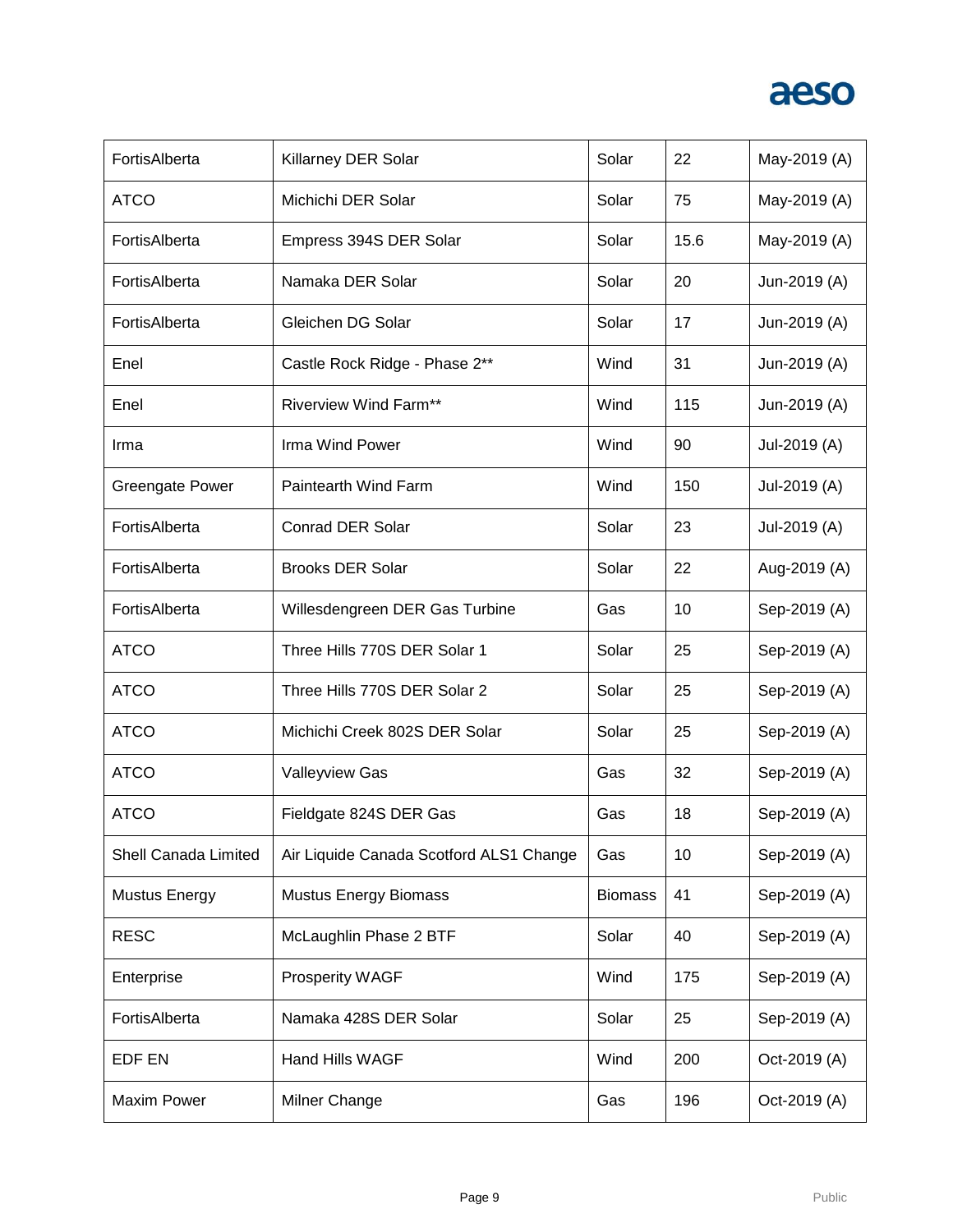

| FortisAlberta          | West Brooks DER Solar         | Solar | 23   | Oct-2019 (A) |
|------------------------|-------------------------------|-------|------|--------------|
| <b>RealPart</b>        | Calgary Area Solar            | Solar | 150  | Oct-2019 (A) |
| FortisAlberta          | Burdett 368S DG P/V           | Solar | 10   | Oct-2019 (A) |
| Suncor                 | <b>Schuler WAGF</b>           | Wind  | 80   | Oct-2019 (A) |
| Suncor                 | <b>Schuler Solar</b>          | Solar | 80   | Oct-2019 (A) |
| Suncor                 | <b>Braconnier Wind</b>        | Wind  | 80   | Oct-2019 (A) |
| Suncor                 | <b>Huxley Wind</b>            | Wind  | 50   | Oct-2019 (A) |
| FortisAlberta          | GP Joule Canada Cluny DG      | Solar | 5    | Oct-2019 (A) |
| Keyera                 | West Pembina 359S Gas Turbine | Gas   | 12   | Nov-2019 (A) |
| FortisAlberta          | Innisfail 214S DER Solar      | Solar | 24   | Nov-2019 (A) |
| FortisAlberta          | Tilley 498S DG Gas            | Gas   | 22   | Nov-2019 (A) |
| FortisAlberta          | Strathmore 151S DER Solar 1   | Solar | 18   | Nov-2019 (A) |
| FortisAlberta          | Strathmore 151S DER Solar 2   | Solar | 22.5 | Nov-2019 (A) |
| FortisAlberta          | Conrad DER Solar 2            | Solar | 22   | Nov-2019 (A) |
| <b>Spirit Pine</b>     | Lone Pine WAGF                | Wind  | 173  | Dec-2019 (A) |
| NextEra                | <b>Buffalo Trail Solar</b>    | Solar | 70   | Dec-2019 (A) |
| <b>Greengate Power</b> | <b>Stirling WAGF</b>          | Wind  | 115  | Dec-2019 (A) |
| Sequoia Energy         | Schuler WAGF (MPC)            | Wind  | 100  | Dec-2019 (A) |
| Northland              | <b>Buffalo Trail</b>          | Wind  | 100  | Dec-2019 (A) |
| TransAlta              | Cowley Ridge 1 Wind           | Wind  | 21   | Dec-2019 (A) |
| FortisAlberta          | Bassano DER Solar             | Solar | 10   | Dec-2019 (A) |
| Soventix               | Forestberg Area Solar         | Solar | 40   | Jan-2020 (A) |
| Enbridge               | South Terminal Gas            | Other | 20   | Mar-2020 (A) |
| <b>HEP Capital</b>     | Alderson Solar                | Solar | 100  | Apr-2020 (A) |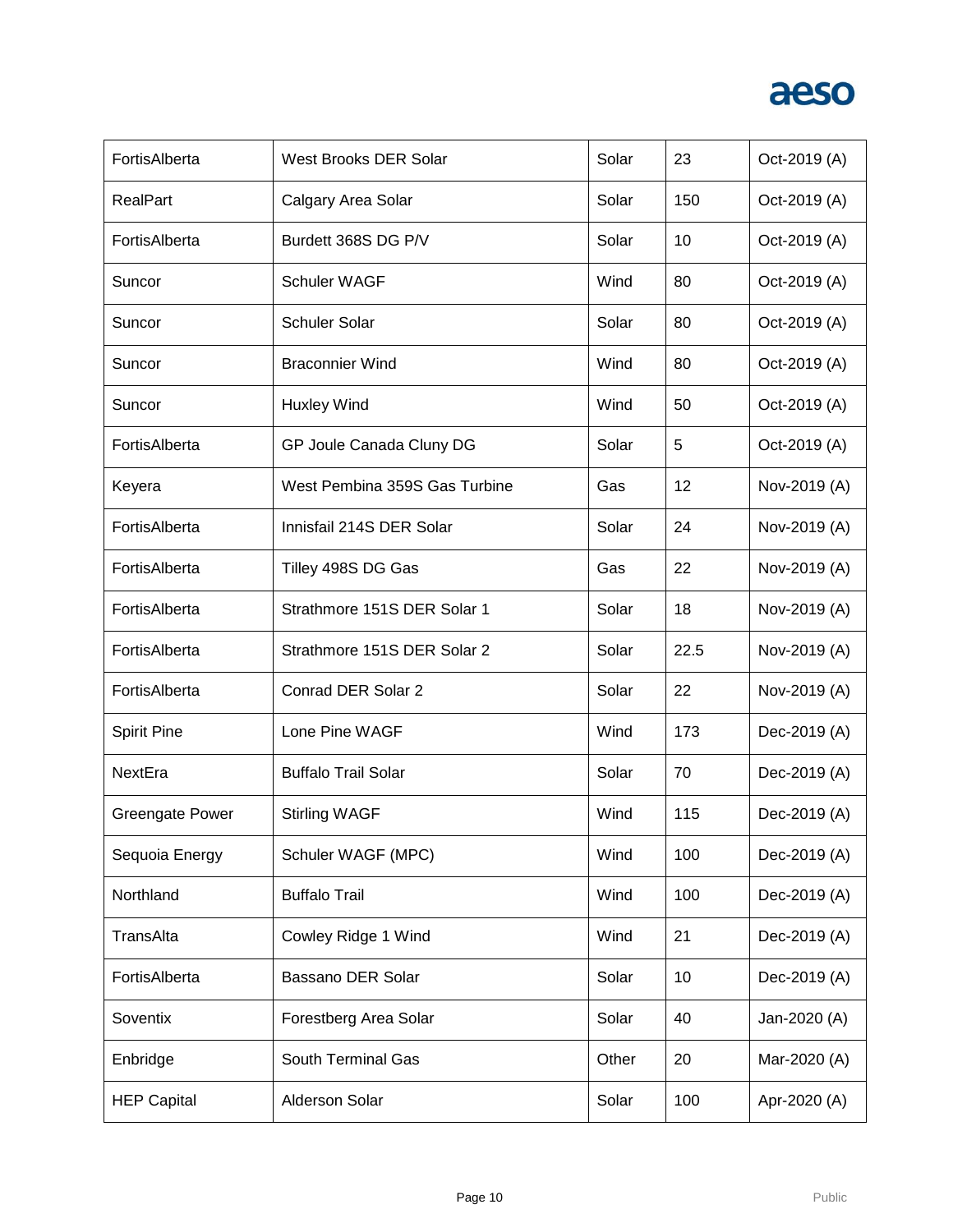

| Solar Krafte                 | Vauxhall                           | Solar          | 150 | Apr-2020 (A) |
|------------------------------|------------------------------------|----------------|-----|--------------|
| Solar Krafte                 | <b>Brooks</b>                      | Solar          | 400 | Apr-2020 (A) |
| <b>ATCO</b>                  | <b>Rainbow Lake Gas</b>            | Gas            | 55  | Apr-2020 (A) |
| <b>BowArk Energy</b>         | Lanfine WAGF                       | Wind           | 145 | May-2020 (A) |
| FortisAlberta                | Taber 83S DER Solar                | Solar          | 16  | May-2020 (A) |
| FortisAlberta                | Taber 83S DER Solar                | Solar          | 19  | May-2020 (A) |
| <b>ATCO</b>                  | Monitor 2 774S DER Solar           | Solar          | 30  | May-2020 (A) |
| <b>ATCO</b>                  | Monitor 1 774S DER Solar           | Solar          | 10  | May-2020 (A) |
| Suncor                       | Forty Mile Granlea WAGF            | Wind           | 200 | Jun-2020 (A) |
| TransCanada                  | Saddlebrook Solar                  | Solar          | 100 | Jun-2020 (A) |
| <b>GP JOULE</b>              | Kennedy Farm Solar                 | Solar          | 100 | Jun-2020 (A) |
| FortisAlberta                | Westfield 107S DER Solar           | Solar          | 19  | Jun-2020 (A) |
| FortisAlberta                | Acheson 305S DER Solar             | Solar          | 10  | Jun-2020 (A) |
| <b>Transalta Corporation</b> | Windcharger Battery Energy Storage | <b>Battery</b> | 10  | Jun-2020 (A) |
| TransAlta                    | Garden Plain Wind                  | Wind           | 130 | Jun-2020 (A) |
| TransAlta                    | Summerview 2 Battery Storage       | <b>Battery</b> | 10  | Jun-2020 (A) |
| Perimeter                    | <b>Sunset Solar</b>                | Solar          | 60  | Jun-2020 (A) |
| Archer                       | Piikani Solar                      | Solar          | 40  | Jun-2020 (A) |
| FortisAlberta                | Blackfalds 198S Gas 2              | Cogen          | 4   | Jul-2020 (A) |
| EDF EN                       | Fort Saskatchewan WAGF             | Wind           | 300 | Aug-2020 (A) |
| FortisAlberta                | Coaldale 254S DER Solar 3          | Solar          | 22  | Aug-2020 (A) |
| FortisAlberta                | Monarch 492S DER Solar             | Solar          | 22  | Aug-2020 (A) |
| FortisAlberta                | Stavely 349S DER Solar             | Solar          | 19  | Aug-2020 (A) |
| Suncor                       | Forty Mile Maleb WAGF              | Wind           | 200 | Sep-2020 (A) |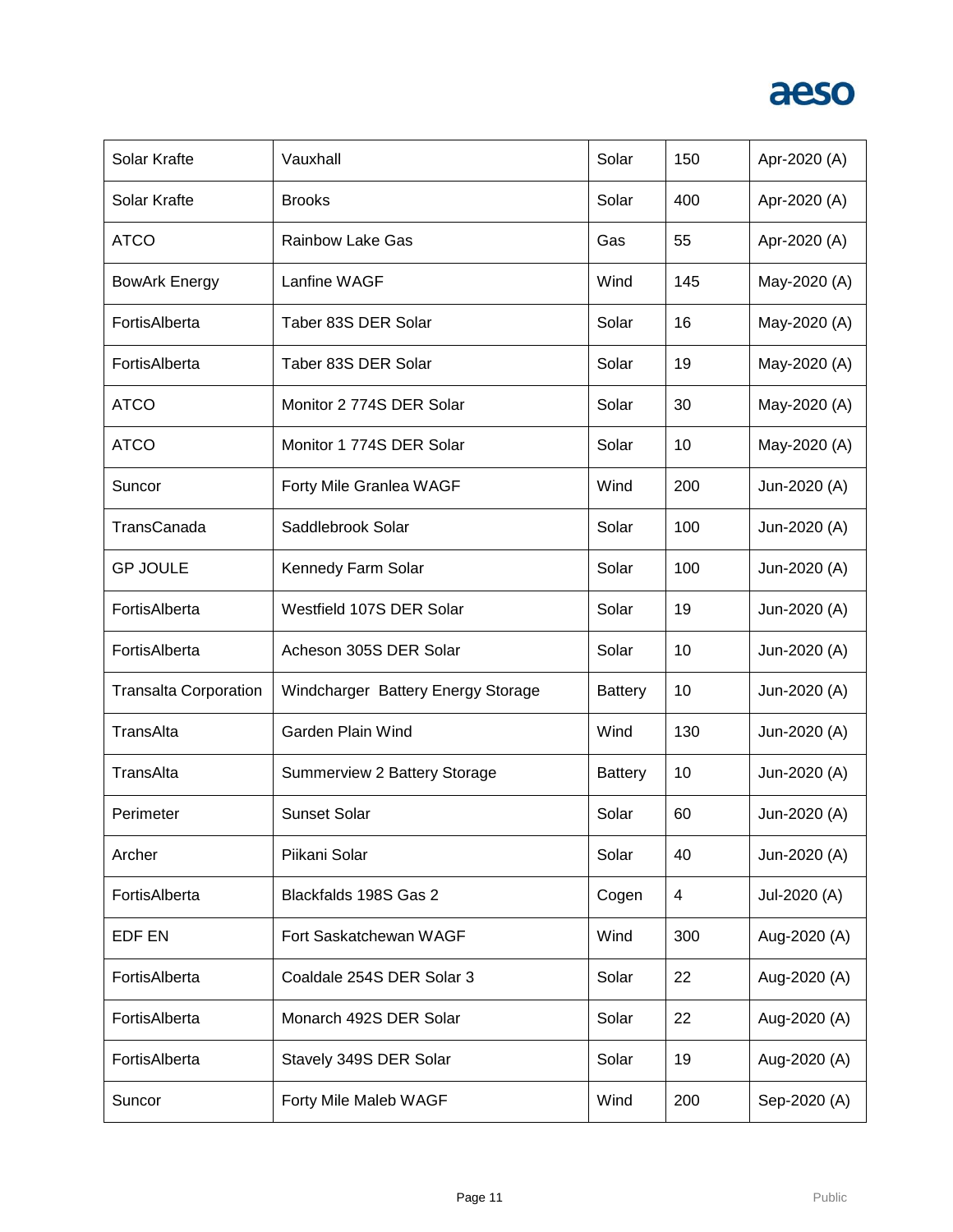

| <b>BluEarth</b>       | Hand Hills Wind Phase 2             | Wind  | 121.8 | Sep-2020 (A) |
|-----------------------|-------------------------------------|-------|-------|--------------|
| Quill                 | Rocky Mountain Gas                  | Gas   | 295   | Sep-2020 (A) |
| <b>BowArk Energy</b>  | Drywood Gas Generator               | Gas   | 38    | Oct-2020 (A) |
| Altagas               | Glenridge Wind                      | Wind  | 150   | Oct-2020 (A) |
| Pengrowth             | Cold Lake Area Energy Centre        | Cogen | 100   | Oct-2020 (A) |
| <b>EDP Renewables</b> | <b>Blue Bridge Solar</b>            | Solar | 150   | Oct-2020 (A) |
| <b>Joss Wind</b>      | Northern Lights                     | Wind  | 400   | Nov-2020 (A) |
| TransAlta             | Windrise MPC Wind                   | Wind  | 220   | Nov-2020 (A) |
| Northland             | Bow City MPC Solar                  | Solar | 400   | Nov-2020 (A) |
| Solar Krafte          | Rainier                             | Solar | 450   | Nov-2020 (A) |
| Chiniki               | Solar                               | Solar | 40    | Nov-2020 (A) |
| NextEra               | Red Deer Battery Energy Storage     | Other | 40    | Dec-2020 (A) |
| NextEra               | <b>Ghost Pine Battery ES System</b> | Other | 30    | Dec-2020 (A) |
| NextEra               | <b>Red Deer River Solar</b>         | Solar | 150   | Dec-2020 (A) |
| <b>ENMAX</b>          | <b>Taber Wind Farm</b>              | Wind  | 21    | Dec-2020 (A) |
| Greengate             | Lathom Solar                        | Solar | 120   | Dec-2020 (A) |
| Greengate             | <b>Travers Solar</b>                | Solar | 400   | Dec-2020 (A) |
| TransAlta             | <b>Tempest MPC Wind</b>             | Wind  | 115   | Dec-2020 (A) |
| FortisAlberta         | <b>Buffalo Atlee Cluster 2</b>      | Wind  | 14    | Dec-2020 (A) |
| <b>ACCEL</b>          | Morse River Cogen                   | Cogen | 107   | Dec-2020 (A) |
| FortisAlberta         | Brooks 121S DER Solar 1             | Solar | 15    | Dec-2020 (A) |
| FortisAlberta         | Brooks 121S DER Solar 2             | Solar | 15    | Dec-2020 (A) |
| FortisAlberta         | Red Deer 63S DER Solar              | Solar | 20    | Dec-2020 (A) |
| Cascade               | Combined Cycle Phase 1              | Gas   | 500   | Jan-2021 (A) |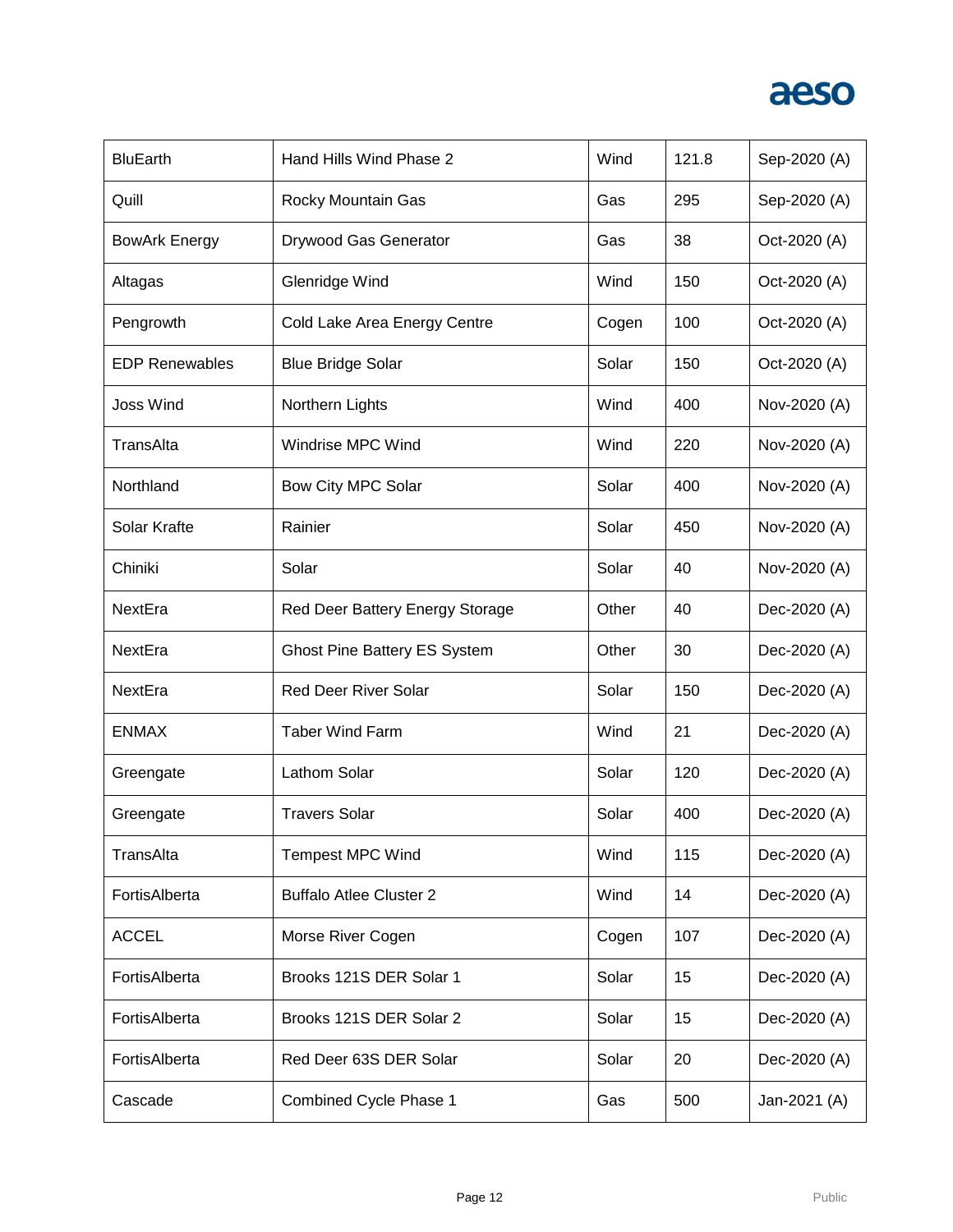# aeso

| <b>PBC</b>             | <b>Paul Band Solar</b>           | Solar | 45       | Mar-2021 (A) |
|------------------------|----------------------------------|-------|----------|--------------|
| FortisAlberta          | East Crossfield 64S DER Solar    | Solar | 6        | Mar-2021 (A) |
| E.ON                   | <b>Grizzly Bear Wind Phase 2</b> | Wind  | 30       | Mar-2021 (A) |
| <b>Imperial Oil</b>    | Aspen SAGD Project               | Cogen | 30       | Mar-2021 (A) |
| <b>Four Rivers</b>     | <b>Four Rivers Wind</b>          | Wind  | 450      | Mar-2021 (A) |
| <b>EDF</b>             | <b>Cypress Wind</b>              | Wind  | 450      | Jun-2021 (A) |
| EDF                    | <b>Bull Trail MPC Wind</b>       | Wind  | 300      | Jun-2021 (A) |
| FortisAlberta          | Bassano 435S DER Solar           | Solar | 11       | Jun-2021 (A) |
| Indigena Blood         | Pe-na-koam Wind                  | Wind  | 200      | Jun-2021 (A) |
| <b>RESC</b>            | Rattlesnake Ridge MPC Wind       | Wind  | 150      | Jul-2021 (A) |
| Kineticor              | Peace River Power Upgrade        | Gas   | 125      | Sep-2021 (A) |
| <b>Grand Prairie</b>   | <b>MPC Gas</b>                   | Gas   | 360      | Oct-2021 (A) |
| Enerfin                | <b>Winnifred MPC Wind</b>        | Wind  | 90       | Dec-2021 (A) |
| Sequoia Energy         | Oyen MPC Wind                    | Wind  | 100      | Dec-2021 (A) |
| <b>Chephren Power</b>  | Gas                              | Gas   | 600      | Dec-2021 (A) |
| <b>ENGIE</b>           | <b>Buffalo Trail MPC Wind</b>    | Wind  | 400      | Dec-2021 (A) |
| Cascade                | Combined Cycle Phase 2           | Gas   | 400      | Jan-2022 (A) |
| NaturEner              | <b>Buffalo Trail WAGF</b>        | Wind  | 100      | Jul-2022 (A) |
| NaturEner              | <b>Ross Creek WAGF</b>           | Wind  | 100      | Jul-2022 (A) |
| Pattern Development    | Lanfine South Wind               | Wind  | 140      | Sep-2022 (A) |
| <b>AHP Development</b> | Amisk Hydroelectric Project      | Hydro | 330      | Dec-2023 (P) |
| Total (MW)             |                                  |       | 13,486.9 |              |

*\* - (P):Power Plant application filed with AUC, (A): AESO application in process, (C): Corporate announcement*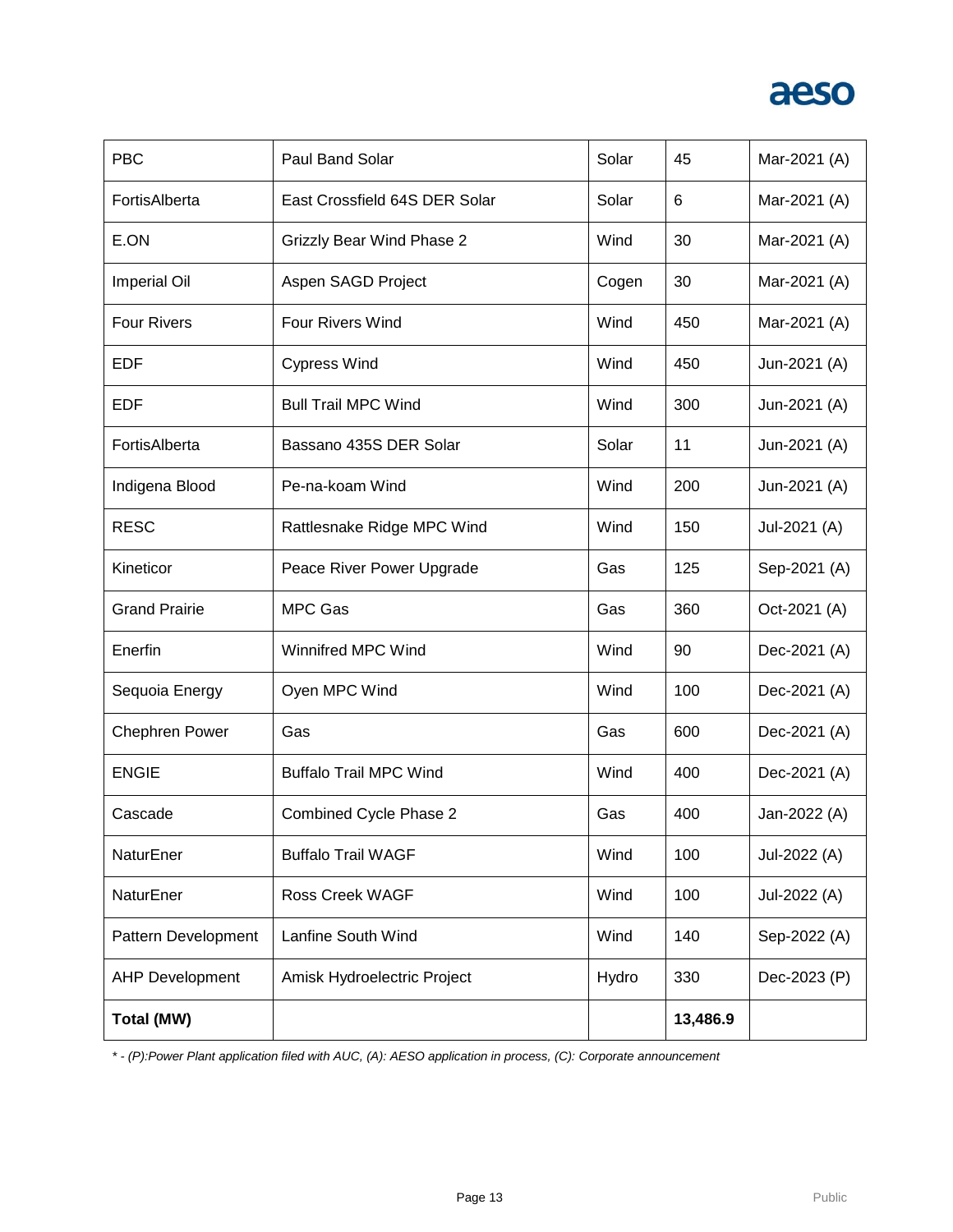| Sponsor(s)                | <b>Project Name</b> | <b>Fuel</b> | <b>Unit Capacity</b> | <b>Retire Date</b> | <b>Status</b> |
|---------------------------|---------------------|-------------|----------------------|--------------------|---------------|
| <b>MFC</b> Energy<br>Corp | <b>High River</b>   | Gas         | 16                   | 2019-05-01         | Retired       |
| Total (MW)                |                     |             | 16                   |                    |               |

#### **Table 4: Generation Projects that have Announced to be Retired**

## **Federal Coal Compliance Schedule**

In 2012, the federal government approved the *Reduction of Carbon Dioxide Emissions from Coal-fired Generation of Electricity Regulations*. The regulation requires that coal-fired generation units meet a GHG emissions intensity target once it reaches end of life. The AESO has adopted the federal compliance dates as retirement dates to evaluate metrics included in this report. The decision to retire a coal unit could also be impacted by several potential drivers, including the economics of plant operations, contractual agreements, and provincial and federal legislation.

The recent Climate Leadership Plan announced by the Alberta provincial government has not impacted assumptions on retirements in this report. Announcements from the government will continue to be assessed as they are released.

#### **Table 5: Federal Coal Compliance Schedule**

l

| Sponsor(s)  | <b>Project Name</b>   | <b>Fuel</b> | <b>Unit Capacity</b> | In Service<br><b>Date</b> | <b>Federal Compliance</b><br>Date <sup>1</sup> |
|-------------|-----------------------|-------------|----------------------|---------------------------|------------------------------------------------|
| <b>ATCO</b> | <b>Battle River 3</b> | Coal        | 149                  | 1969                      | Dec-2019                                       |
| Maxim       | <b>HR Milner</b>      | Coal        | 144                  | 1972                      | Dec-2019                                       |
| Total (MW)  |                       |             | 293                  |                           |                                                |

<sup>&</sup>lt;sup>1</sup> Federal Compliance Dates are based upon the applicable provisions of the Reduction of Carbon Dioxide Emissions from Coal-fired Generation of Electricity Regulations, as set forth in the Canada Gazette Vol. 146, No.19.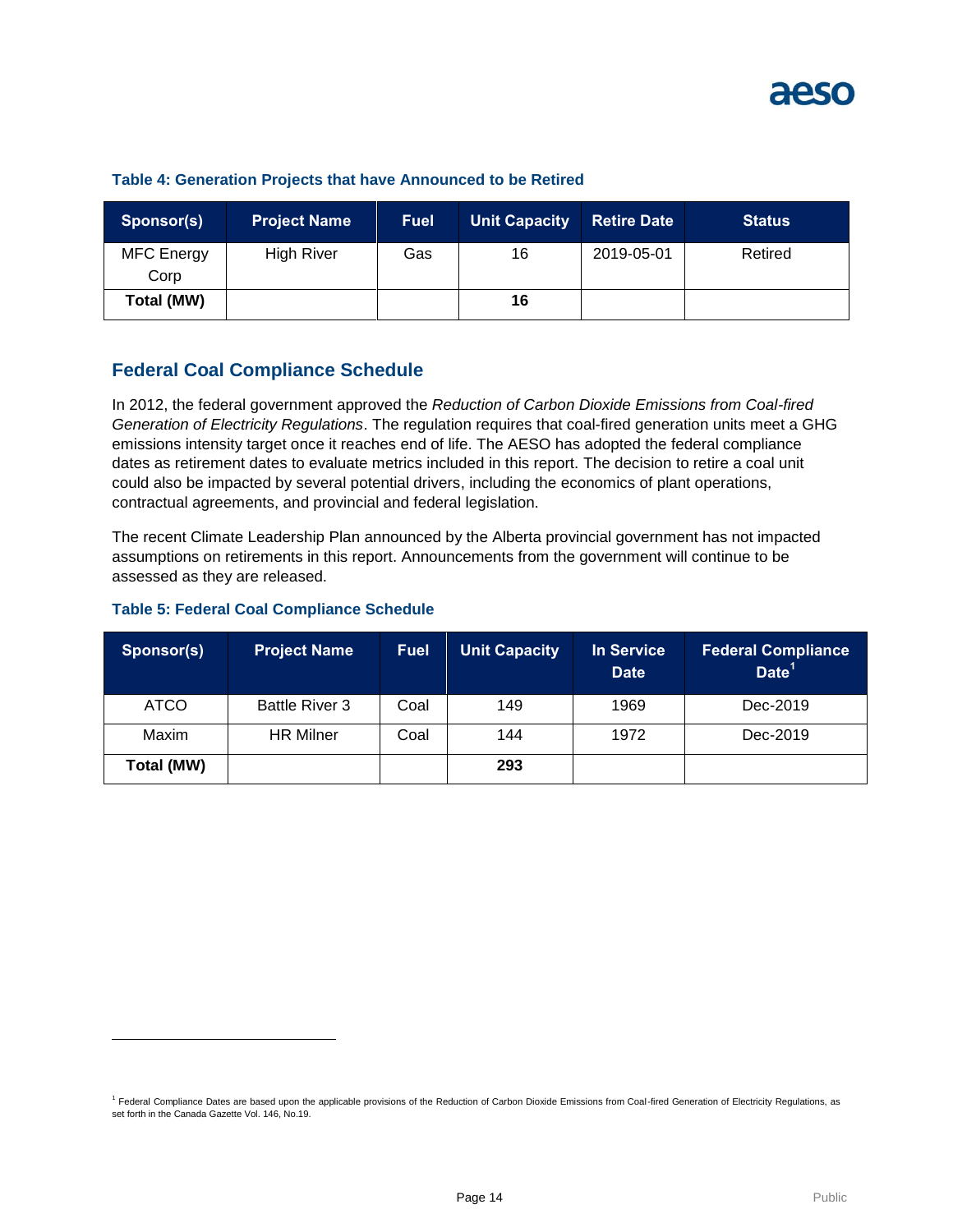

# **Reserve Margin Metric**

The Reserve Margin Metric, shown in Figure 1, presents a comparison of generation supply and demand in Alberta. It is a calculation of the firm generation capacity at the time of system peak that is in excess of the system annual peak demand, expressed as a percentage of the system peak. Information on the annual peak demand within the reserve margin can be found on the AESO's [Forecasting](https://www.aeso.ca/grid/forecasting) web page. Firm generation is defined as installed and future generation capacity, adjusting for seasonal hydro capacity and behind-the-fence demand and generation, and excludes wind and solar capacity. Three forecast reserve margins are presented, each with different future supply additions. The supply additions correspond to the stage of the generation projects in the New Generation Projects and Retirements Metric. The metric is graphed with and without intertie capacity in one reserve margin since full import capability may not always be available at the time of system peak demand.



#### **Figure 1: Alberta Interconnected Electric System (AIES) Reserve Margin, 2009 – 2023**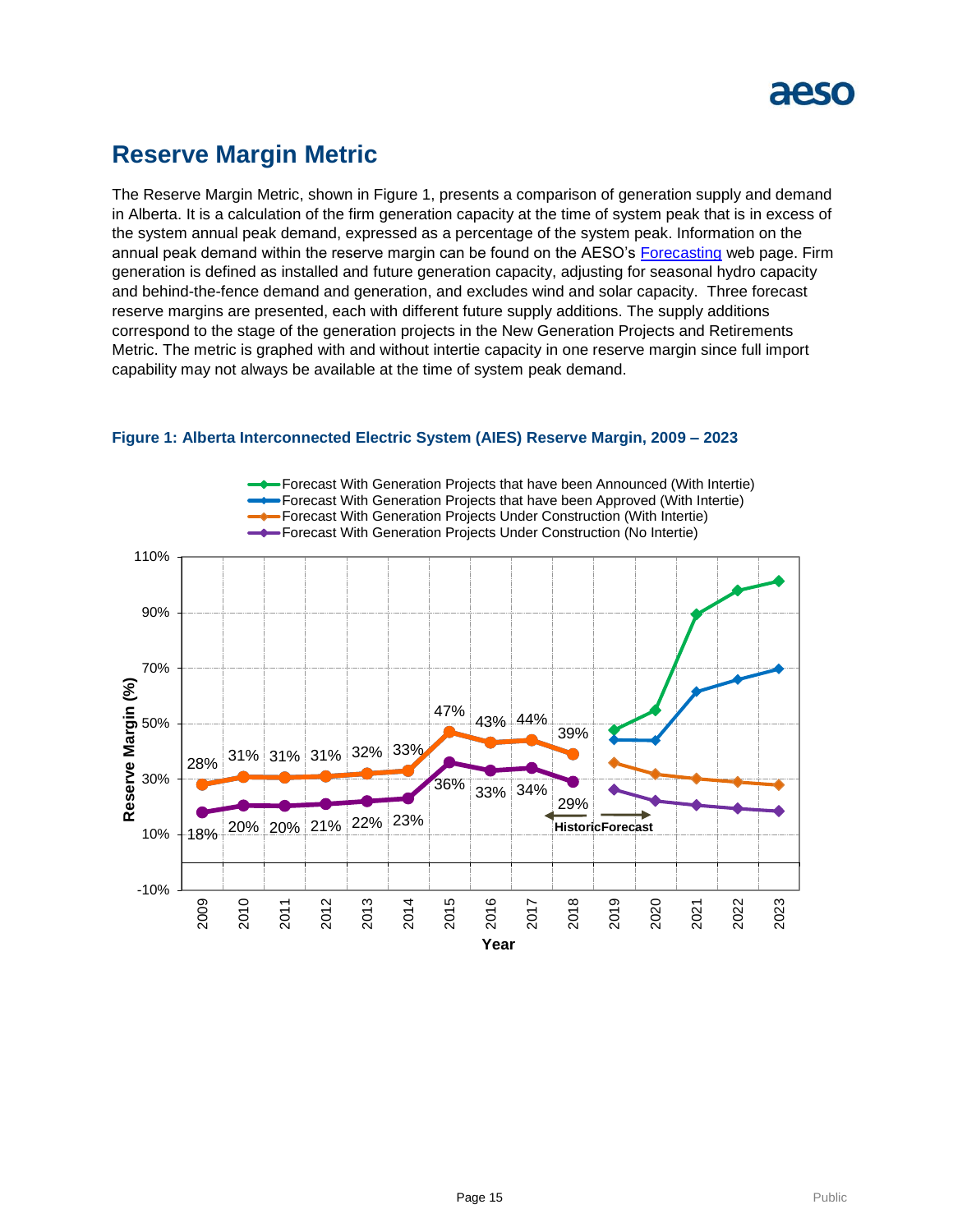

# **Supply Cushion Metric**

The Supply Cushion Metric provides visibility of the Alberta Interconnected Electric System's ability to meet peak demand on a daily basis. The supply cushion is the difference between the daily available firm supply minus daily peak demand. Only existing generation and generation under construction are used within the metric. The supply cushion refines the reserve margin calculation by using daily system peak rather than annual and incorporates planned outages. Figure 2 presents the estimated daily supply cushion for the next two years. Figure 3 presents daily peak demand and firm supply by fuel type, as well as interties, wind and solar which are not included in the supply cushion calculation due to the intermittent or uncertain nature of the supply. When the supply cushion is negative in Figure 2, there is an increased level of reliance on interties and wind, as indicated in Figure 3.



**Figure 2: Alberta Interconnected Electric System (AIES) Daily Supply Cushion, May 1, 2019 to April 30, 2021**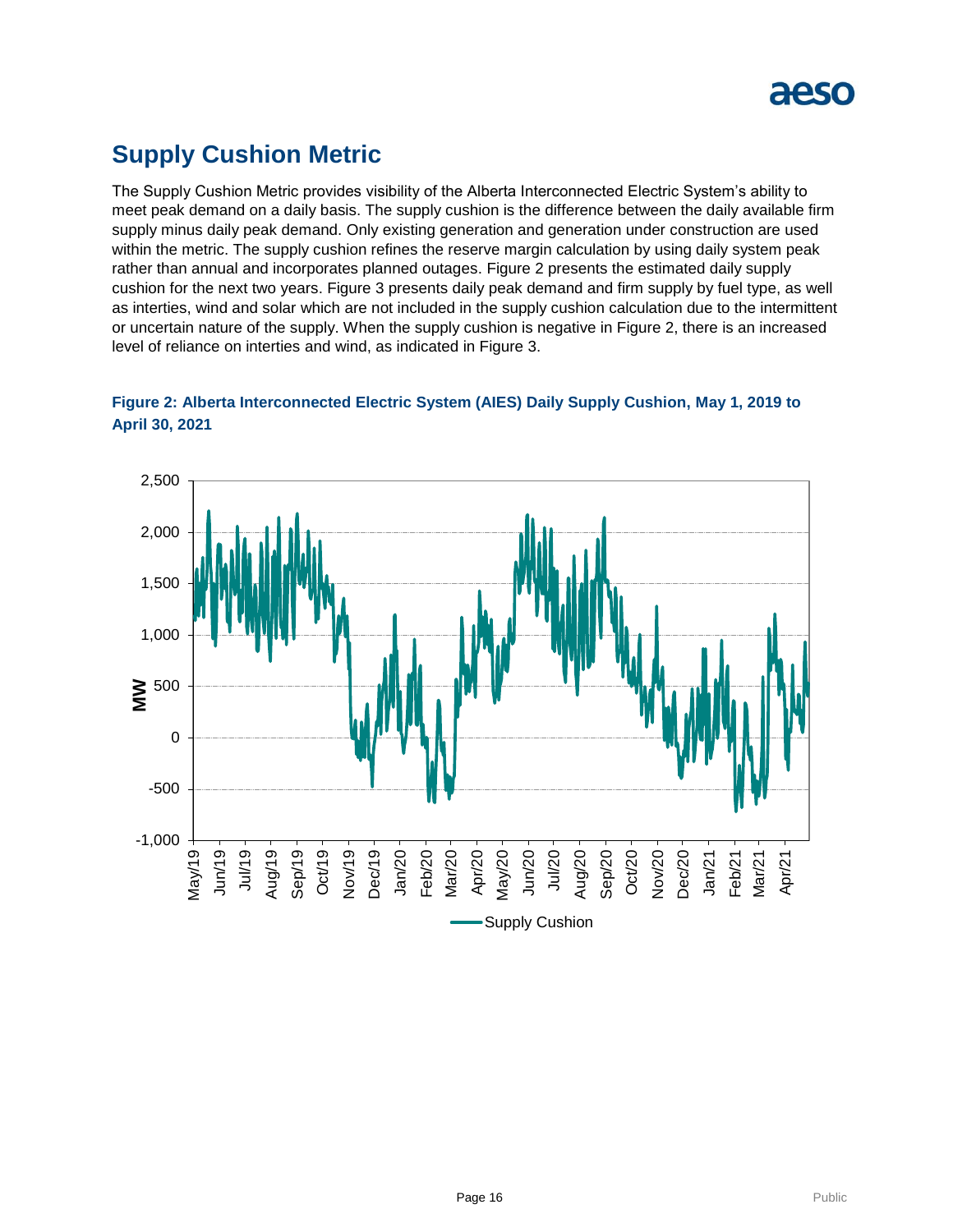

## **Figure 3: Alberta Interconnected Electric System (AIES) Daily Peak Demand and Available Supply, May 1, 2019 to April 30, 2021**

Outage information as of Apr 23rd, 2019